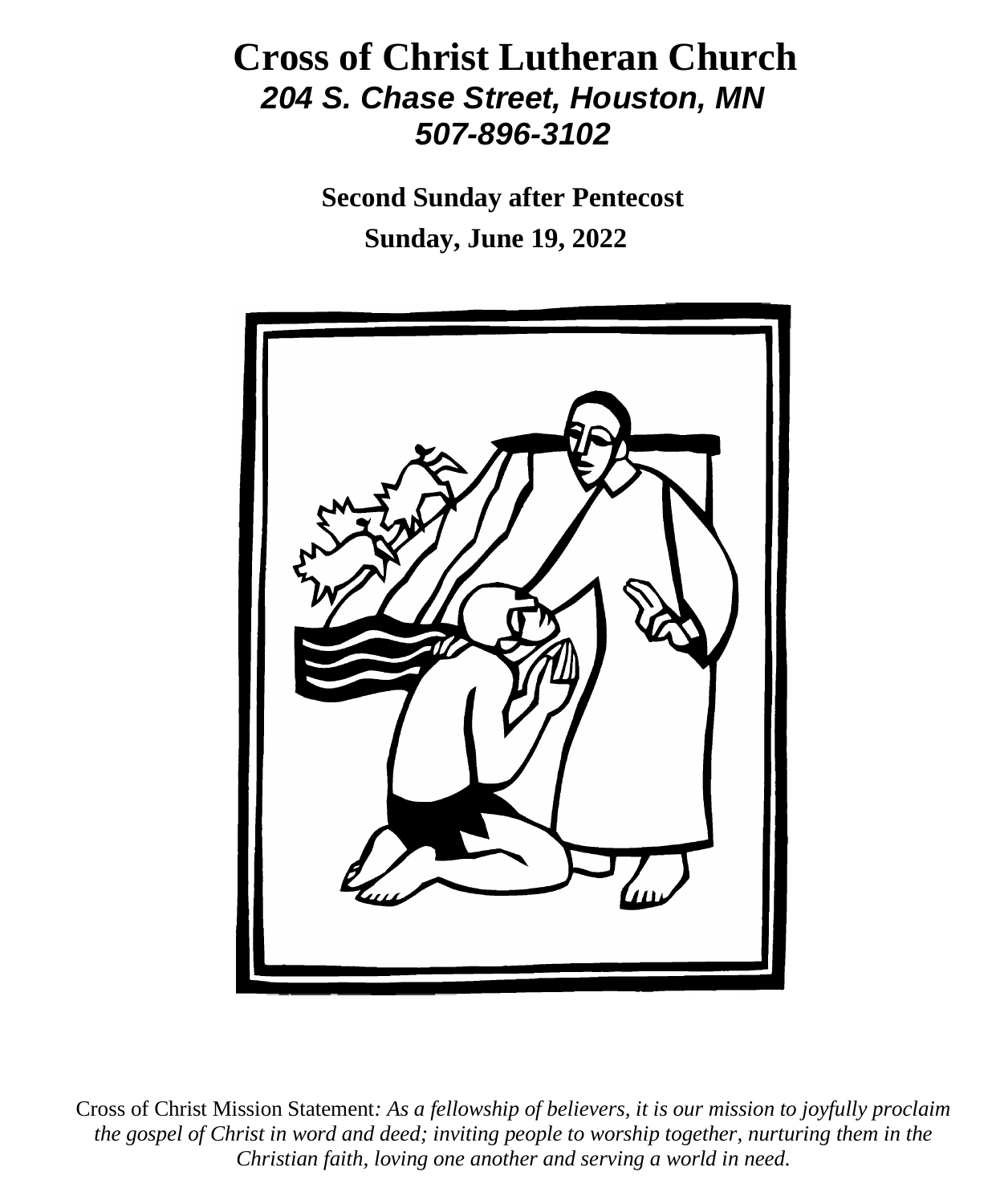# **Prelude**

# **Announcements**

# **Confession and Forgiveness ELW p. 94**

In the name of the Father, and of the  $\pm$  Son, and of the Holy Spirit.

# **Amen**

Almighty God, to whom all hearts are open, all desires known, and from whom no secrets are hid: cleanse the thoughts of our hearts by the inspiration of your Holy Spirit, that we may perfectly love you and worthily magnify your holy name, through Jesus Christ our Lord. **Amen**

# *Silence is kept for reflection.*

Let us confess our sin in the presence of God and of one another.

Most merciful God,

**we confess that we are captive to sin and cannot free ourselves. We have sinned against you in thought, word, and deed, by what we have done and by what we have left undone. We have not loved you with our whole heart; we have not loved our neighbors as ourselves. For the sake of your Son, Jesus Christ, have mercy on us. Forgive us, renew us, and lead us, so that we may delight in your will and walk in your ways, to the glory of your holy name.**

# **Amen**

In the mercy of almighty God, Jesus Christ was given to die for us, and for his sake God forgives us all our sins. As a called and ordained minister of the church of Christ, and by his authority, I therefore declare to you the entire forgiveness of all your sins, in the name of the Father, and of the  $\pm$  Son, and of the Holy Spirit. **Amen**

# **Gathering Song** –ELW 665 "*Rise, Shine, You People 1,3 &4*

| 1 Rise, shine, you people!                  | 3 Come, celebrate; your                                 | 4 Tell how the Father sent the                                 |
|---------------------------------------------|---------------------------------------------------------|----------------------------------------------------------------|
| Christ the Lord has entered                 | banners high unfurling,                                 | Son to save us.                                                |
| our human story; God in him is<br>centered. | your songs and prayers<br>against the darkness hurling. | Tell of the Son, who life and<br>freedom gave us. Tell how the |
| He comes to us, by death and                | To all the world go out and                             | Spirit calls from ev'ry nation                                 |
| sin surrounded,<br>with grace unbounded.    | tell the story of Jesus' glory.                         | God's new creation.                                            |
| <b>Kyrie</b>                                |                                                         | <b>ELW</b> p. 138                                              |

**Hymn of Praise: "***Glory to God***" ELW p. 139**

**Prayer of the Day:** 

Let us pray.

O Lord God, we bring before you the cries of a sorrowing world. In your mercy set us free from the chains that bind us, and defend us from everything that is evil, through Jesus Christ, our Savior and Lord. **Amen**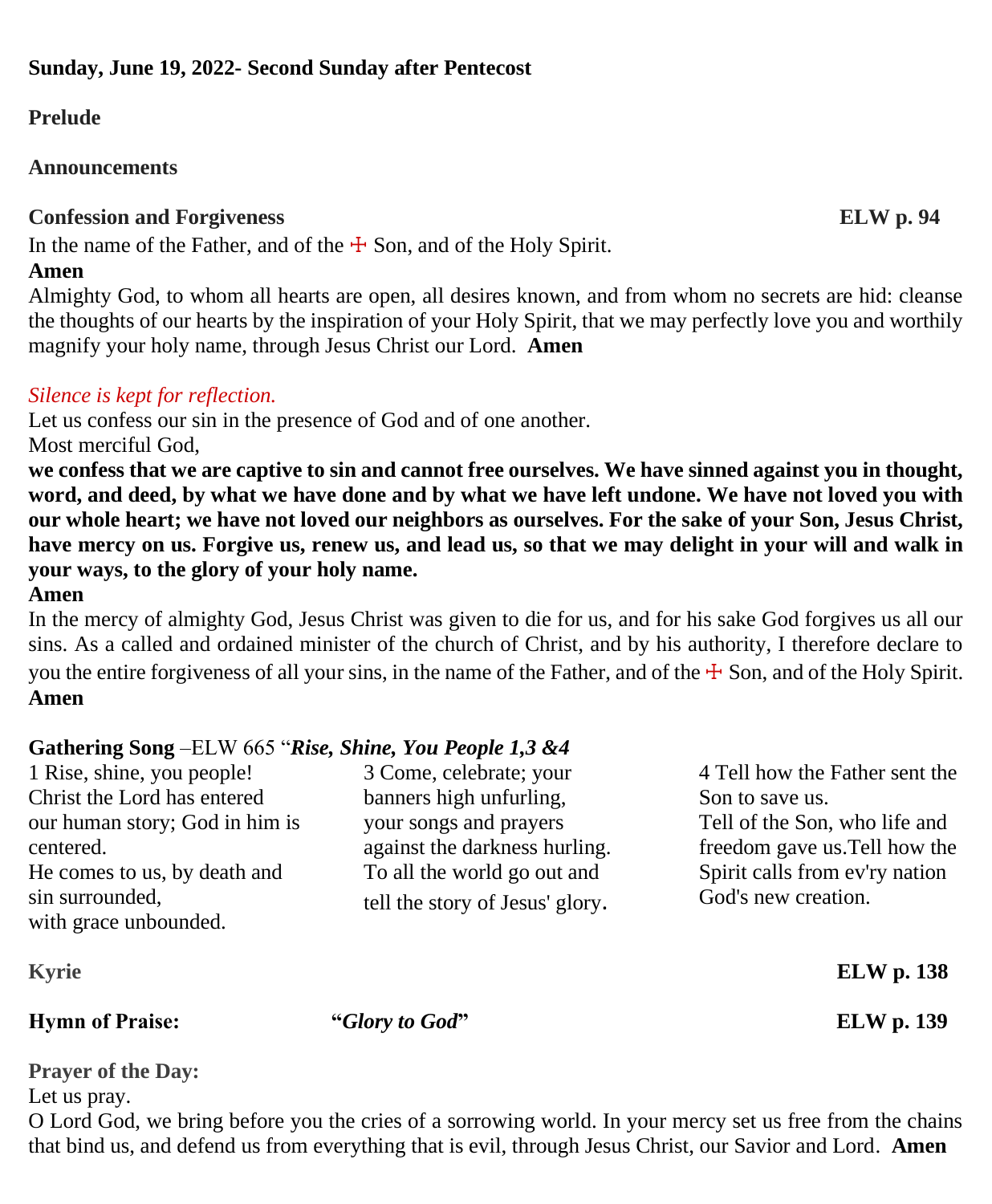#### **First Reading: Isaiah 65:1-9**

*The prophet announces God's impatience. The people's self-absorption is idolatry, and images of practices that displease God fill this reading. Like a vintner who crushes the grape to release the wine, God will use Israel's exile to establish a new community of the faithful.*

<sup>1</sup>I was ready to be sought out by those who did not ask, to be found by those who did not seek me. I said, "Here I am, here I am," to a nation that did not call on my name. 2 I held out my hands all day long to a rebellious people, who walk in a way that is not good, following their own devices; <sup>3</sup>a people who provoke me to my face continually, sacrificing in gardens and offering incense on bricks;  $4$ who sit inside tombs. and spend the night in secret places; who eat swine's flesh, with broth of abominable things in their vessels;  $5$ who say, "Keep to yourself, do not come near me, for I am too holy for you." These are a smoke in my nostrils, a fire that burns all day long. <sup>6</sup>See, it is written before me: I will not keep silent, but I will repay; I will indeed repay into their laps 7 their iniquities and their ancestors' iniquities together, says the LORD; because they offered incense on the mountains and reviled me on the hills, I will measure into their laps full payment for their actions. <sup>8</sup>Thus says the LORD: As the wine is found in the cluster, and they say, "Do not destroy it, for there is a blessing in it," so I will do for my servants' sake, and not destroy them all. 9 I will bring forth descendants from Jacob, and from Judah inheritors of my mountains; my chosen shall inherit it, and my servants shall settle there. P: The word of the Lord **C: Thanks be to God.**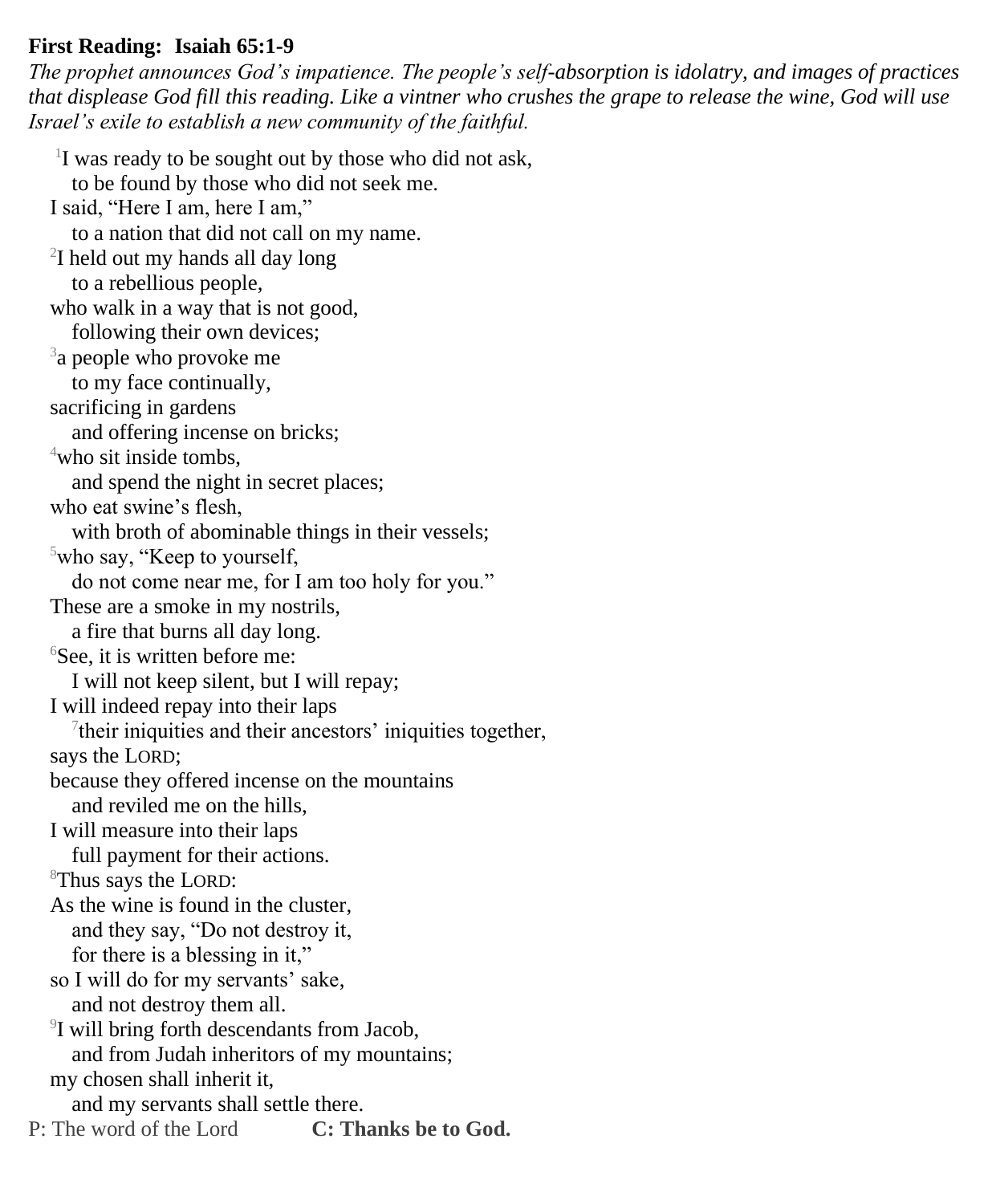# **Psalm: Psalm 22:19-28**

 $19$ But you, O LORD, be not far away; O my help, hasten to my aid.

<sup>20</sup>**Deliver me from the sword,**

# **my life from the power of the dog.**

 $21$ Save me from the lion's mouth! From the horns of wild bulls you have rescued me.

# <sup>22</sup>**I will declare your name to my people;**

# **in the midst of the assembly I will praise you.**

 $23$ You who fear the LORD, give praise! All you of Jacob's line, give glory. Stand in awe of the LORD, all you off- spring of Israel.

<sup>24</sup>**For the LORD does not despise nor abhor the poor in their poverty; neither is the LORD's face hidden from them;**

# **but when they cry out, the LORD hears them.**

 $^{25}$ From you comes my praise in the great assembly;

I will perform my vows in the sight of those who fear the LORD.

<sup>26</sup>**The poor shall eat and be satisfied,**

# **Let those who seek the LORD give praise! May your hearts live forever!**

<sup>27</sup>All the ends of the earth shall remember and turn to the LORD:

all the families of nations shall bow before God.

<sup>28</sup>**For dominion belongs to the LORD, who rules over the nations.**

# **Second Reading: Galatians 3:23-29**

*For Paul, baptism is a powerful bond that unites people not only with God but with other believers. Those who call themselves children of God experience a transformation that removes prejudices of race, social class, or gender in favor of true unity in Christ.*

 $^{23}$ Now before faith came, we were imprisoned and guarded under the law until faith would be revealed. <sup>24</sup>Therefore the law was our disciplinarian until Christ came, so that we might be justified by faith. <sup>25</sup>But now that faith has come, we are no longer subject to a disciplinarian, <sup>26</sup>for in Christ Jesus you are all children of God through faith.  $27\text{As}$  many of you as were baptized into Christ have clothed yourselves with Christ. <sup>28</sup>There is no longer Jew or Greek, there is no longer slave or free, there is no longer male and female; for all of you are one in Christ Jesus. <sup>29</sup>And if you belong to Christ, then you are Abraham's offspring, heirs according to the promise.

P: The word of the Lord **C: Thanks be to God.**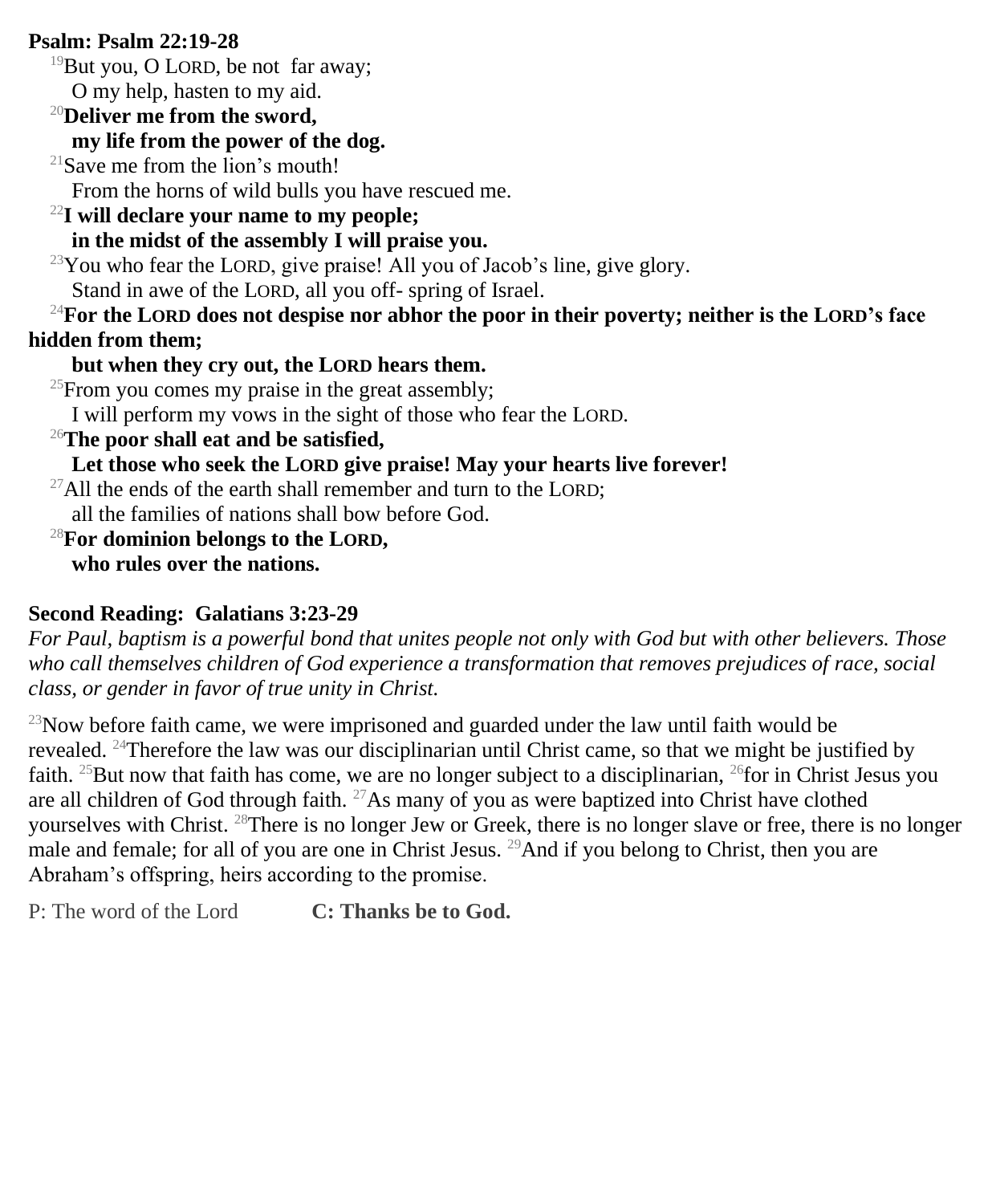

#### **Gospel: Luke 8:26-39**

P: The holy gospel according to Luke. **C: Glory to you, O Lord.**

*Jesus' mission includes foreigners and his authority extends to the casting out of demons. Some who witness Jesus' work are seized with confusion and fear, but the man who was healed is commissioned to give testimony to God's mercy and power.*

<sup>26</sup>Then [Jesus and his disciples] arrived at the country of the Gerasenes, which is opposite Galilee. <sup>27</sup>As he stepped out on land, a man of the city who had demons met him. For a long time he had worn no clothes, and he did not live in a house but in the tombs. <sup>28</sup>When he saw Jesus, he fell down before him and shouted at the top of his voice, "What have you to do with me, Jesus, Son of the Most High God? I beg you, do not torment me"—<sup>29</sup>for Jesus had commanded the unclean spirit to come out of the man. (For many times it had seized him; he was kept under guard and bound with chains and shackles, but he would break the bonds and be driven by the demon into the wilds.)  $^{30}$ Jesus then asked him, "What is your name?" He said, "Legion"; for many demons had entered him.  $31$ They begged him not to order them to go back into the abyss.

 $32$ Now there on the hillside a large herd of swine was feeding; and the demons begged Jesus to let them enter these. So he gave them permission. <sup>33</sup>Then the demons came out of the man and entered the swine, and the herd rushed down the steep bank into the lake and was drowned.

 $34$ When the swineherds saw what had happened, they ran off and told it in the city and in the country. <sup>35</sup>Then people came out to see what had happened, and when they came to Jesus, they found the man from whom the demons had gone sitting at the feet of Jesus, clothed and in his right mind. And they were afraid. <sup>36</sup>Those who had seen it told them how the one who had been possessed by demons had been healed. <sup>37</sup>Then all the people of the surrounding country of the Gerasenes asked Jesus to leave them; for they were seized with great fear. So he got into the boat and returned. <sup>38</sup>The man from whom the demons had gone begged that he might be with him; but Jesus sent him away, saying, <sup>39"</sup>Return to your home, and declare how much God has done for you." So he went away, proclaiming throughout the city how much Jesus had done for him.

P: The gospel of the Lord. **C: Praise to you O Christ.**

**Sermon Pastor Jeff Forbes**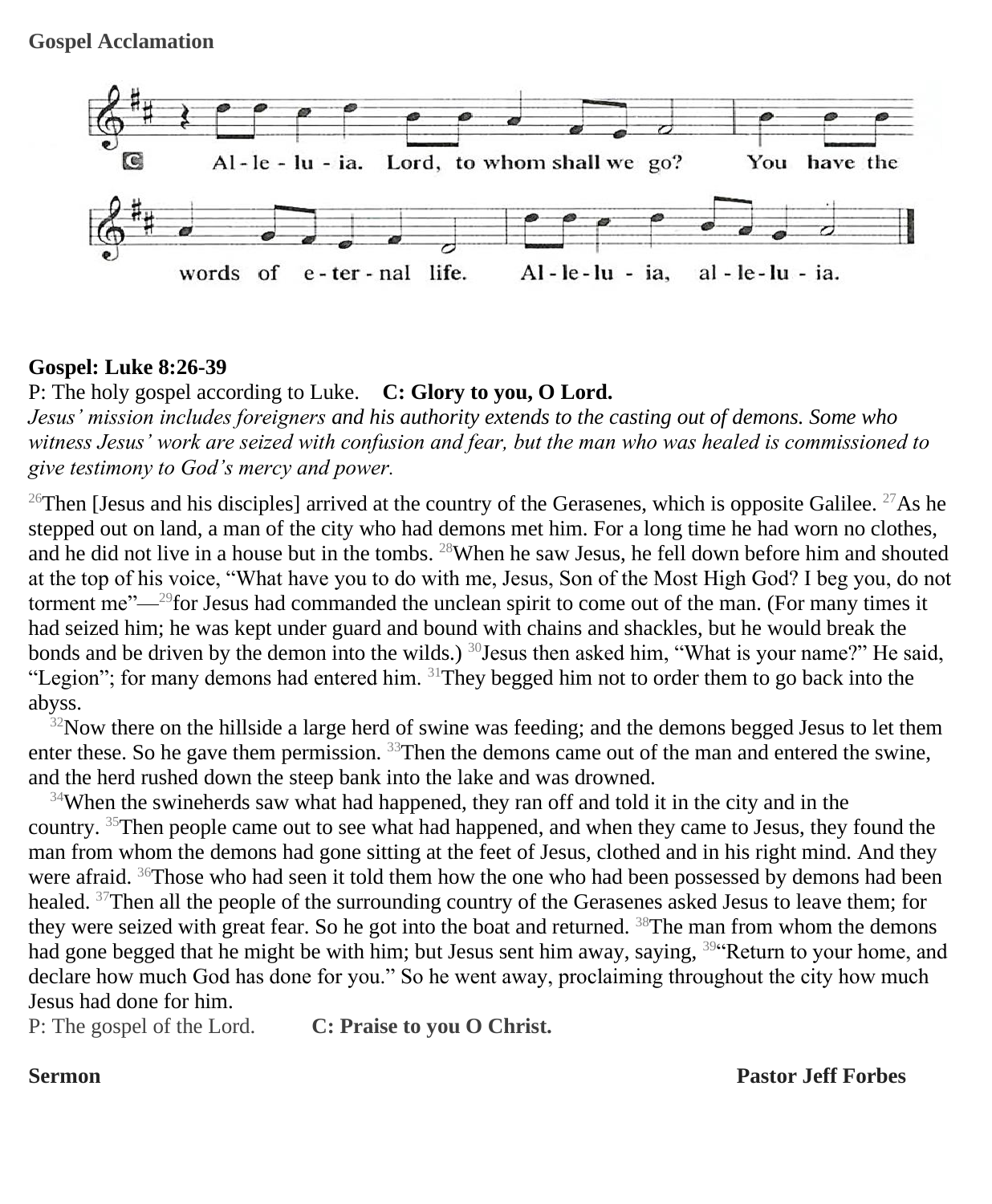# **Hymn of the Day** – *"O Day Full of Grace"* **(ELW 627) vs 1,2 & 4**

- 1 O day full of grace that now we see appearing on earth's horizon, bring light from our God that we may be abundant in joy this season. God, shine for us now in this dark place; your name on our hearts emblazon.
- 2 O day full of grace, O blessed time, our Lord on the earth arriving; then came to the world that light sublime, great joy for us all retrieving; for Jesus all mortals did embrace, all shame and despair removing.
- 4 God came to us then at Pentecost, the Spirit new life revealing, that we might no more in death be lost, its pow'r over us dispelling. This flame will the mark of sin efface and bring to us all true healing.

#### **Apostle's Creed**

**I believe in God, the Father almighty, creator of heaven and earth. I believe in Jesus Christ, God's only Son, our Lord, who was conceived by the power of the Holy Spirit, born of the Virgin Mary, suffered under Pontius Pilate, was crucified, died, and was buried; he descended into hell. On the third day he rose again; he ascended into heaven, he is seated at the right hand of the Father, and he will come to judge the living and the dead. I believe in the Holy Spirit, the holy catholic Church, the communion of saints, the forgiveness of sins, the resurrection of the body, and the life everlasting. Amen**

#### **Prayers of Intercession**

Lord in your mercy. **Hear our prayer.**

#### **Holy Communion**

**Words of Institution**

#### **The Lord's Prayer**

**Our Father, who art in heaven, Hallowed be thy Name, thy kingdom come, thy will be done, on earth as it is in heaven. Give us this day our daily bread. And forgive us our trespasses, as we forgive those who trespass against us. And lead us not into temptation, but deliver us from evil. For thine is the kingdom, and the power, and the glory, for ever and ever. Amen**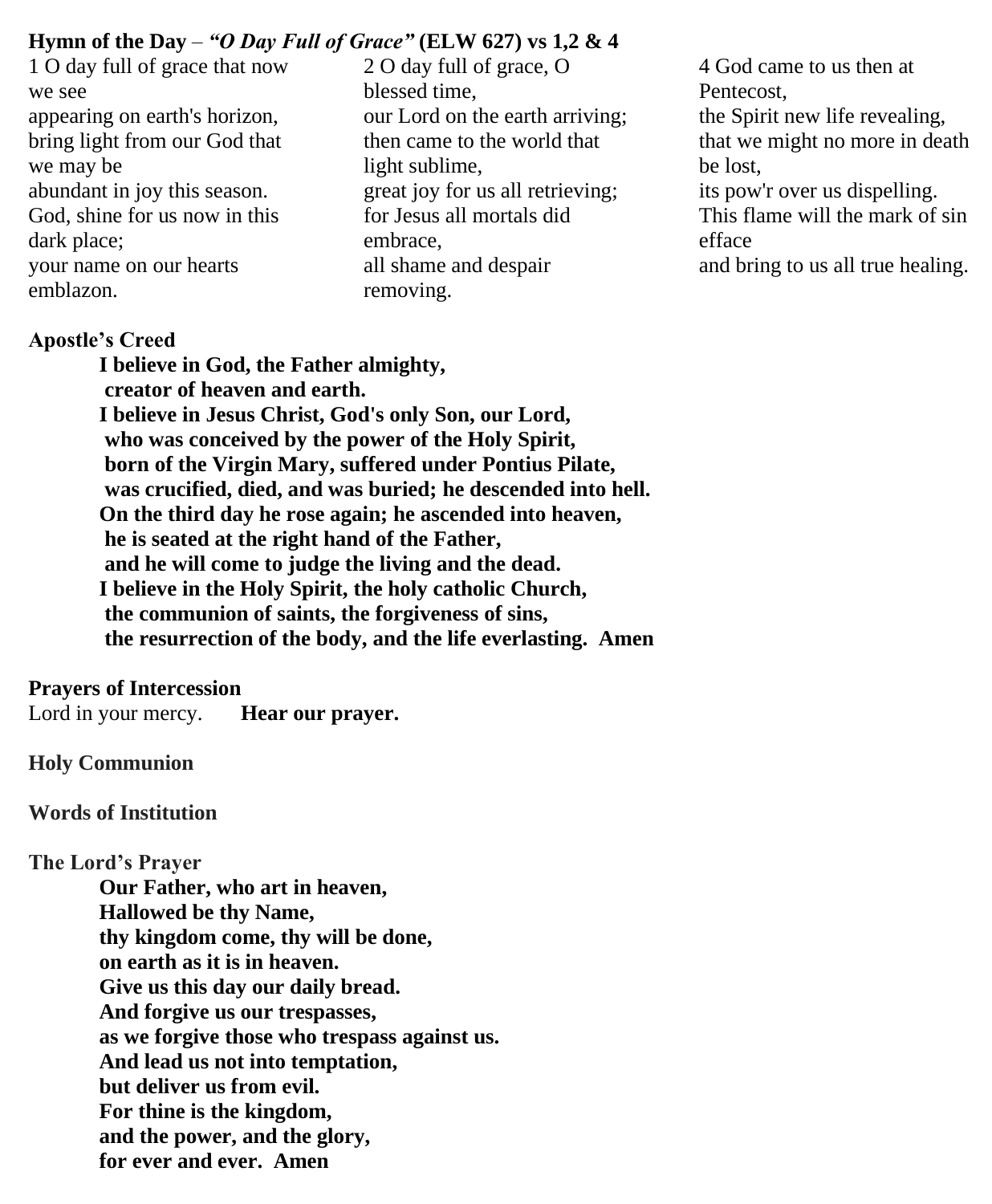#### **Prayer after Communion**

Let us pray.

Life-giving God, in the mystery of Christ's resurrection you send light to conquer darkness, water to give new life, and the bread of life to nourish your people. Send us forth as witnesses to your Son's resurrection, that we may show your glory to all the world, through Jesus Christ, our risen Lord. **Amen**

# **Blessing**

# **Benediction** ELW p. 146

# **Sending Song** – ELW #886 *"Oh, for a Thousand Tongues to Sing***" vs 1,2,5 & 6**

1 Oh, for a thousand tongues to sing my great Redeemer's praise, the glories of my God and King, the triumphs of his grace! 2 My gracious Master and my God, assist me to proclaim, to spread through all the earth abroad the honors of your name.

5 Look unto him, your Savior own, O fallen human race! Look and be saved through faith alone, be justified by grace! 6 To God all glory, praise, and love be now and ever giv'n by saints below and saints above, the church in earth and heav'n.

# **Dismissal**

Go with Christ into a weary world. Share the good news. **Thanks be to God.**

# **Postlude**

# **WELCOME TO WORSHIP**

We welcome you in Jesus' name to this Service of Worship. We pray that you will be blessed through the hearing of God's Word and our fellowship as people of faith. If you have any questions, please ask our ushers, and please sign our Guest Book in the narthex. If you are a visitor, please introduce yourself to our Interim Pastor as you leave the service. We are happy to have you with us today as we worship together!

**Prayer Requests:** Karen Roth; the ongoing war in Ukraine

# **Pastor Jeff Forbes-Interim**

Pastor's Cell: 507-298-1378 [revforbes@gmail.com](mailto:revforbes@gmail.com) Website: [http://www.crossofchristhouston.org](http://www.crossofchristhouston.org/) Church Number: 507-896-3102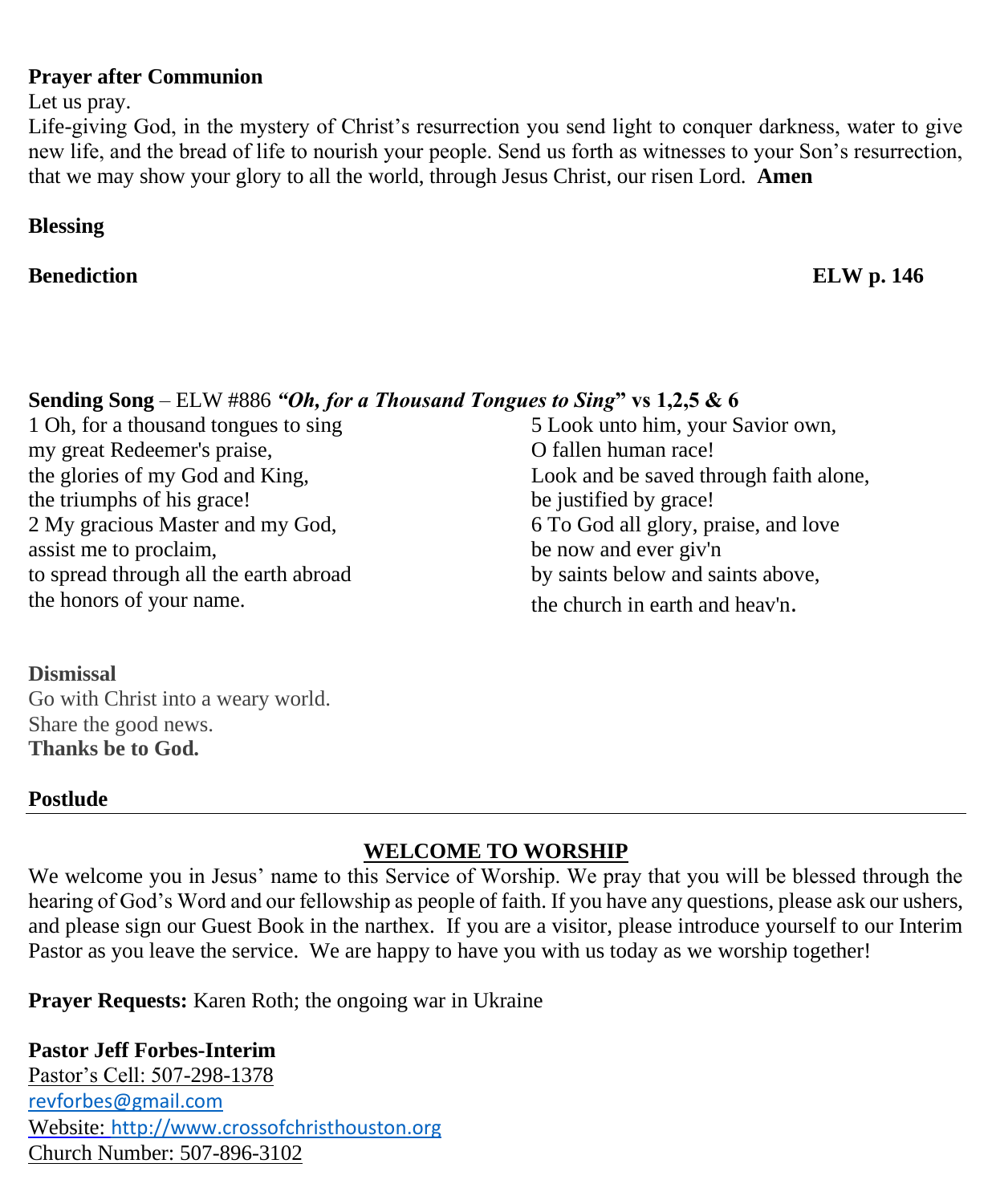Church Office Email: [cofc@acegroup.cc](mailto:cofc@acegroup.cc) Church Office Hours: Monday-Friday 9 a.m.-3 p.m.

# **Vacation Bible School**

At Knights of North Castle VBS, students will enjoy an interactive, energizing, Bible-based good time as they go on a quest in search of the King's Armor. They will become Knights and discover how to serve God and God's mission for their lives.

After a high-energy opening assembly, the Knights make their way to the Bible Story Station. Interactive Bible lessons reveal Castle Callouts to equip the Knights for an active life with God. The Knights will discover a Banner Verse (Bible memory verse) that will remain with them in their faith long after VBS. The students will expand on what they've discovered by participating in a variety of activities: making their own art projects at the Craft Station, singing new songs at the Music Station, exploring wonders at the Science Station, playing games at the Recreation Station, and enjoying tasty treats at the Snack Station. Along the way, the Knights will hear about our mission project and their response to a call for action!

Join us at Cross of Christ Lutheran Church on Sunday, August 7 through Thursday, August 11 from 6:00pm to 8:00pm. Dinner will be served before VBS beginning at 5:30.

To register students, volunteer to help, or to find out more about Knights of North Castle, call the church office at 507-896-3102 or visit the church website at www.crossofchristhouston.org.

**Confirmation pictures:** Confirmation students may pick up their pictures from Ross Himlie on the table in the Narthex.



Vanco Mobile Faith Engagement To give electronically, please search "Vanco Mobile Faith Engagement" create account or download app. Contact the church office with any questions.

**Ushers Needed**: Have you ever wanted to serve as an usher at church? We are looking for families or friend groups to serve as ushers for our services. Two or more people from a family or group can sign up for one or a group of Sundays. Sign up on the sheet in the narthex or contact the church office at [cofc@acegroup.cc](mailto:cofc@acegroup.cc) or 896-3102 or Jim Edwards at 896-2386 to volunteer to usher. Those students in confirmation or going into confirmation next year could use ushering as a service event for their confirmation requirements.